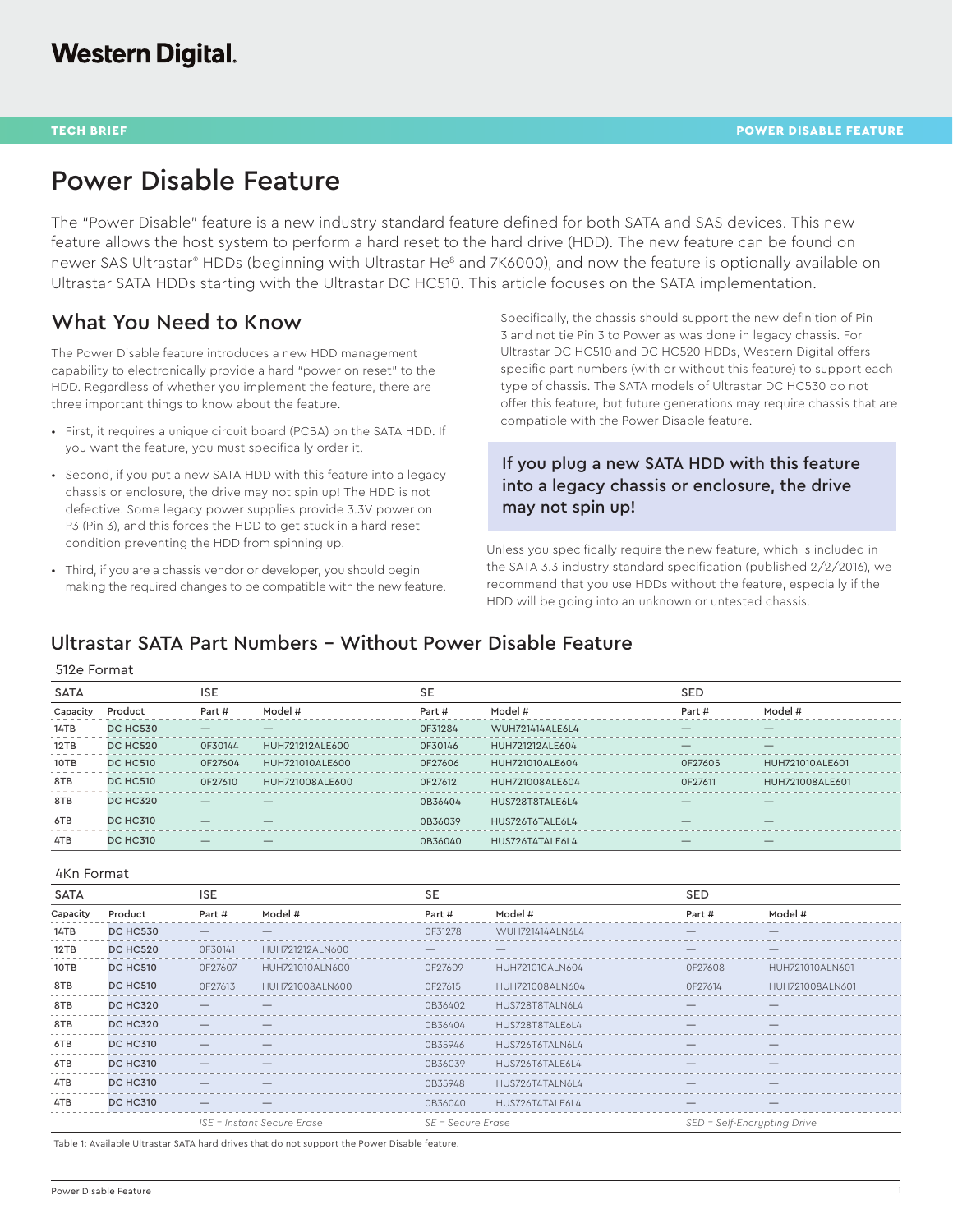### Ultrastar SATA Part Numbers - With Power Disable Feature

512e Format - With New Power Disable Feature

| SATA     |                 | ISE     |                 |         |                 | <b>SED</b> |                 |
|----------|-----------------|---------|-----------------|---------|-----------------|------------|-----------------|
| Capacity | Product         | Part #  | Model #         | Part #  | Model #         | Part #     | Model #         |
| 12TB     | <b>DC HC520</b> | 0F29590 | HUH721212ALE600 | OF29592 | HUH721212ALE604 |            |                 |
| 10TB     | <b>DC HC510</b> | OF27452 | HUH721010ALE600 | OF27454 | HUH721010ALE604 | OF27453    | HUH721010ALE601 |
| 8TB      | <b>DC HC510</b> | OF27455 | HUH721008ALE600 | OF27457 | HUH721008ALE604 | 0F27456    | HUH721008ALE601 |

#### 4Kn Format - With New Power Disable Pin Feature

| <b>SATA</b> |                 | ISE                        |                 | SE                |                 | <b>SED</b>                  |                 |
|-------------|-----------------|----------------------------|-----------------|-------------------|-----------------|-----------------------------|-----------------|
| Capacity    | Product         | Part #                     | Model #         | Part #            | Model #         | Part #                      | Model #         |
| 12TB        | <b>DC HC520</b> | 0F29620                    | HUH721212ALN600 | 0F29622           | HUH721212ALE604 |                             |                 |
| 10TB        | <b>DC HC510</b> | 0F27502                    | HUH721010ALN600 | 0F27504           | HUH721010ALN604 | 0F27503                     | HUH721010ALN601 |
| 8TB         | <b>DC HC510</b> | OF27505                    | HUH721008ALN600 | 0F27507           | HUH721008ALN604 | 0F27506                     | HUH721008ALN601 |
|             |                 | ISE = Instant Secure Erase |                 | SE = Secure Erase |                 | SED = Self-Encrypting Drive |                 |

Table 2: Available Ultrastar SATA hard drives that support the Power Disable feature

SAS HDDs are not affected by this legacy concern. The Power Disable feature is supported on all Ultrastar SAS HDDs beginning with the Ultrastar He8 and 7K6000, and continuing with the DC HC510. The Ultrastar DC HC510 is the first Western Digital product to offer the feature on SATA HDDs.

Available SATA part numbers are shown in the table below. Selecting HDDs without the feature (Table 1) will minimize the risk of the HDD not powering on. If you desire HDDs that support this new feature, then you should choose HDDs with Power Disable feature (Table 2). Drives with 512 emulation format are shown in the green rows, 4Kn format are in blue.

There is a simple fix if you find yourself in a situation where an Ultrastar SATA HDD is not spinning up. By using a simple "Molex to SATA" power connector (Figure 1) to supply power to the HDD, you can usually eliminate the problem. Changing the power connector effectively removes power from P3 (Pin 3) and allows the drive to spin up normally.



FIgure 1: Molex to SATA cable

## Frequently Asked Questions

#### Q: Why would you want this feature?

A: The Power Disable feature provides an easy way to power cycle a drive in order to perform a hard reset. This can be useful if a drive locks up for some reason, and you don't want to send a technician to the physical rack and manually "unplug the drive" and then "plug it back in" in order to power cycle the drive. Now, a smart chassis can provide a management tool to do this function automatically.

#### Q: Why would you want this feature on SATA?

A: Since many SATA storage devices are deployed in storage systems that use SAS backplanes, this SATA feature is compatible with the SAS implementation, and will work properly when used on a SAS backplane that supports this feature.

#### Q: If I am using SAS HDDs, should I be concerned?

A: No. This feature is available for use on newer SAS chassis. Older SAS chassis will ignore this feature. Specifically, SAS HDDs never defined an alternate usage to P3 (Pin 3), and therefore legacy systems will have it as a "no-connect". With SATA, the story is different. Some legacy SATA power supplies tied P1 (Pin 1), P2 (Pin 2) and P3 (Pin 3) together to 3.3V resulting in P3 (Pin 3) being permanently powered "high", thus sending a permanent "hard reset" signal to the HDD.

#### Q: If I am using SATA HDDs, should I be concerned?

A: Yes. Educate yourself about the feature to determine if you require it. The "safe" bet is to order SATA HDDs that do not include this feature.

#### Q: How will I know if there is a problem?

A: The HDD will not spin up / power up.

### Q: If I install a drive with the feature into a system that does not support it (or vice versa), can I damage the HDD?

A: No. You can safely plug an HDD either with or without the feature into a new or legacy system.

If the legacy system is providing power to P3 (Pin 3), the only side effect is that the HDD will not spin up.

Likewise, if you have a new chassis that supports the Power Disable feature, an HDD without the feature will just ignore the Hard Reset request and remain powered up.

#### Q: If I want this feature, is there any reason I should be convinced otherwise?

A: No. If you prefer or require this feature, then we can easily provide it. Our goal is to raise awareness that the HDD will not spin up if a legacy chassis provides 3.3V power to P3 (Pin 3). We don't want customers returning drives that they believe are defective when the problem is with the legacy chassis. A smart customer will be aware of this potential issue, and be prepared to take either version for maximum supply flexibility.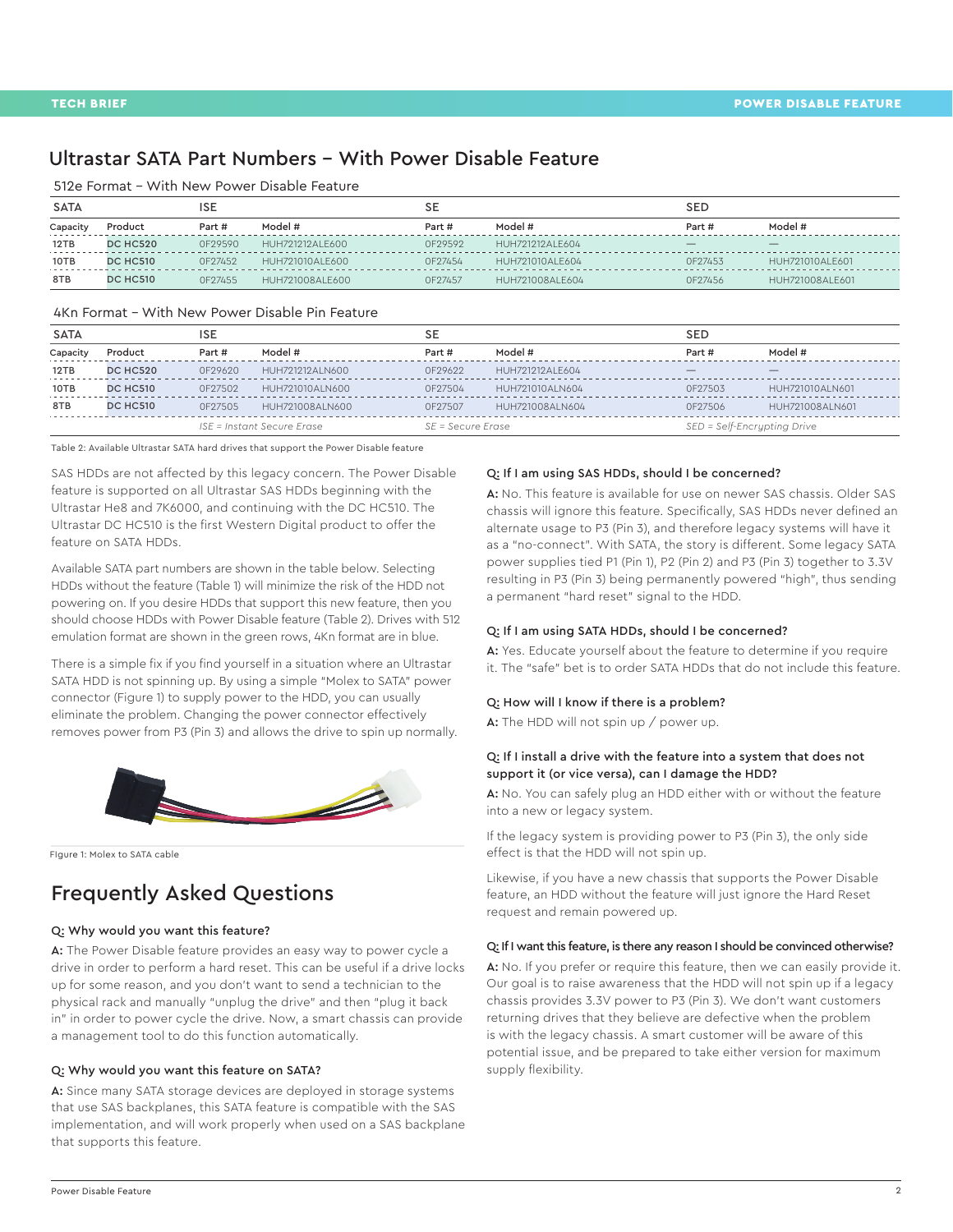#### Q: If I order the HDD without the feature, can I somehow enable it?

A: No. This feature is hard wired. By sending a "high level" signal to P3 (Pin 3), special circuitry on the HDD physically removes power to the SoC (System on Chip...the brains of the HDD). This external circuitry cannot be configured by firmware.

#### Q: When was this feature introduced on SAS HDDs?

A: With the introduction of 12G SAS, a new SAS standard, SAS-3, redefined P3 (Pin 3) from "3.3V Power" to "POWER DISABLE", i.e. "Reset". At that time, the STA (SCSI Trade Association) researched the marketplace and determined that there were no conflicting legacy concerns. The Ultrastar 7K6000 SAS and Ultrastar He8 SAS were the first Western Digital HDDs to support this feature. Ultrastar DC HC510 introduced the optional feature with SATA for the first time.

#### Q: What if I have a legacy system using an HDD that has this new feature, and the drive doesn't spin up?

A: You can easily fix the problem by using a "Molex to SATA" power connector. See figure 1.

### Q: What exactly is the problem and how does the "Molex to SATA" connector solve it?

A: Legacy SATA power cables used P3 (Pin 3) to supply 3.3V power to the HDD. The new feature uses P3 (Pin 3) to perform a hard reset. So if you plug a new drive into an old system... P3 (Pin 3) may be hard wired to keep the drive in "Hard Reset" mode, so that the drive will never spin up. Changing the power connector effectively removes power from P3 (Pin 3), and allows the drive to spin up normally.

#### Q: Do I lose any other benefit when choosing an HDD without this feature?

A: No. The drive behaves the same. And P3 (Pin 3) is ignored.

#### Q: With the concerns about legacy products, why did we introduce this new feature? Is this an industry issue or unique to Western Digital?

A: This is an industry issue. The Power Disable feature was originally introduced to the T10 standards body as a new SAS feature. The feature enables the initiator or SAS expander to disable power to the SAS device. If the storage device has encountered a "hung" interface condition, this feature provides the host system a way to "power-off" the device without having to support independent power switches for every power connector, or require physical removal and insertion of the device at the physical connector. SATA HDDs are often deployed in storage enclosures that use SAS backplanes, so it is important that this feature be implemented on SATA devices as well. In a SAS system that supports the Power Disable feature, the host can now remotely poweroff and then power-on the HDD to reset a "device hung" condition.

| <b>SATA Revision</b> | Power Disable feature<br>support status | <b>Western Digital SATA</b><br>Products |
|----------------------|-----------------------------------------|-----------------------------------------|
| Serial ATA Rev 3.3   | Feature is supported                    | Future products                         |
| Serial ATA Rev 3.2+  | Feature is supported                    | Ultrastar DC HC510 /<br>HC520 Option    |
| Serial ATA Rev 3.2   | Feature is not supported                | Ultrastar DC HC510 /<br>HC520 Standard  |
| Serial ATA Rev 3.1   | Feature is not supported                | Earlier Ultrastar products              |

Table 3: SATA Specifications and their support of the Power Disable feature

#### Q: Are there SATA specifications that explain this?

A: Yes. See table 3. The Ultrastar DC HC510 has two configurations. One complies with SATA Rev 3.2. The other also complies with SATA Rev 3.2 plus supports the Power Disable feature defined in SATA Rev 3.3. 1) SATA Rev 3.2 (with no Power Disable feature)

2) SATA Rev 3.2 with the Power Disable feature defined in SATA Rev 3.3 (option)

#### Q: Are there Western Digital specifications that explain this?

A: Yes. You will find the P3 (Pin 3) definition within the Western Digital SATA OEM Specifications on the Western Digital website under Resources.

A typical SATA connector is shown in figure 2, and contains a SIGNAL connector, and a POWER connector. The Power Disable feature is controlled by P3 (Pin 3) on the Power Connector. The definition of each pin is shown in table 4. P1 (Pin 1), P2 (Pin 2) and P3 (Pin 3) are the focal point of the Power Disable feature.



Figure 2: A typical SATA connector that supports Power Disable (PWDIS)

### Ultrastar DC HC510 SATA OEM Specification

The Ultrastar SATA OEM Specification defines the SATA Power Connector pins as shown in the table below. Individual product specifications can be found on the [www.westerndigital.com](http://www.westerndigital.com) website.

In the power connector, you will notice that P1 and P2 are both reserved, and tied together internally, and it was expected that power (3.3V) would be applied. P3 is now reserved or defined as PWDIS, and is used to enter and exit the POWER DISABLE mode.

In previous versions of the SATA specification, P3 was tied to P1 and P2.

## More Information

Learn more about the Power Disable feature from the SCSI Trade Association (STA) website, where Dan Reno, a member of the HDD Technical Marketing team at Western Digital, explains the benefit of the new feature. Although he is describing the feature on 12Gb/s SAS drives, it works the same on SATA drives that include this feature from the SATA 3.3 specification. [http://www.scsita.org/serial-storage](http://www.scsita.org/serial-storage-wire/2014/04/power-disable-pin-pin-3.html)[wire/2014/04/power-disable-pin-pin-3.html](http://www.scsita.org/serial-storage-wire/2014/04/power-disable-pin-pin-3.html)